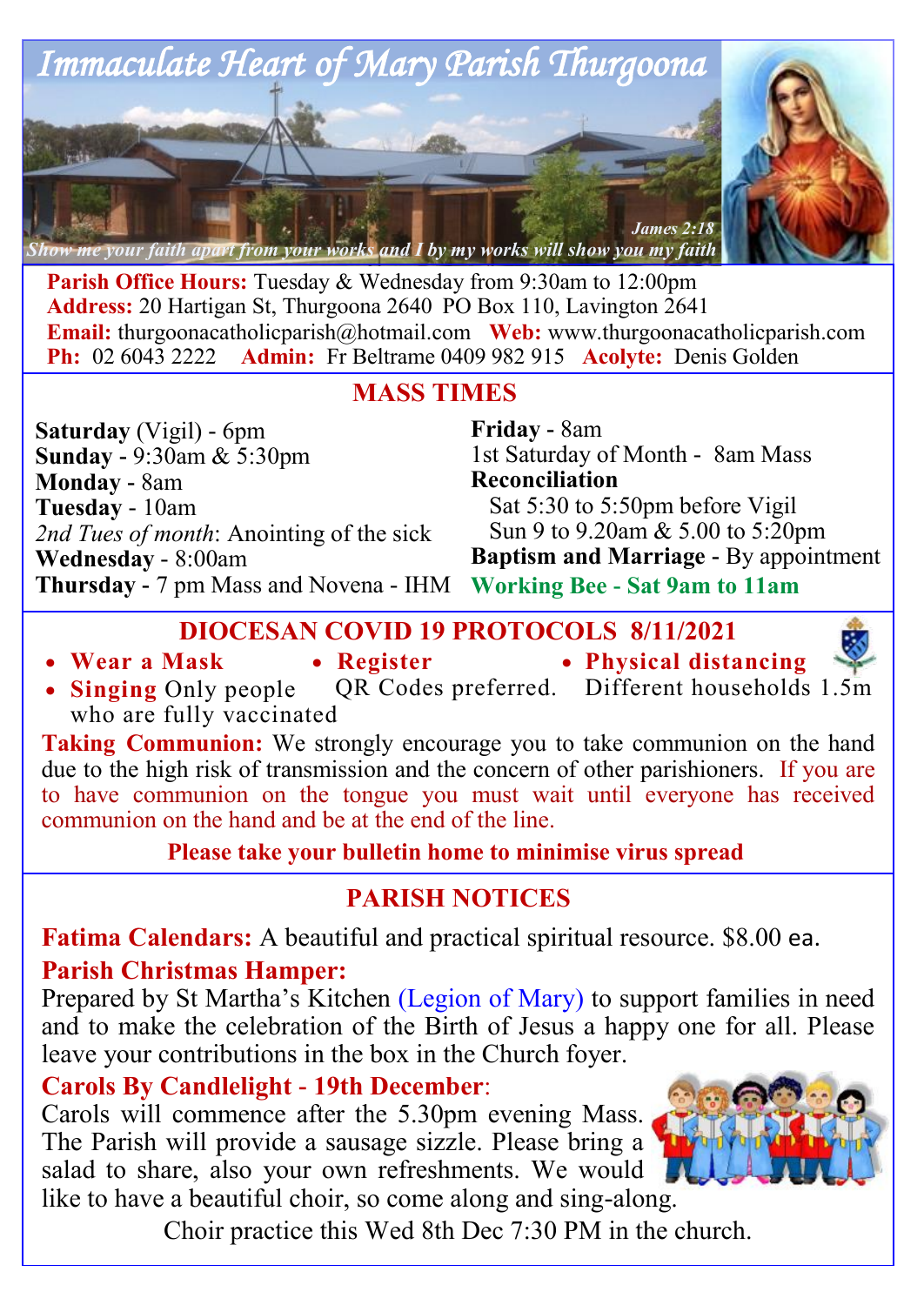## **2nd SUNDAY OF ADVENT - YEAR C 5/12/2021**

Jerusalem, take off your dress of sorrow and distress, put on the beauty of the glory of God for ever, wrap the cloak of the integrity of God around you, put the diadem of the glory of the Eternal on your head: since God means to show your splendour to every nation under heaven, since the name God gives you for ever will be, 'Peace through integrity, and honour through devotedness.'

Arise, Jerusalem, stand on the heights and turn your eyes to the east: see your sons reassembled from west and east at the command of the Holy One, jubilant that God has remembered them.

Though they left you on foot, with enemies for an escort, now God brings them back to you like royal princes carried back in glory. For God has decreed the flattening of each high mountain, of the everlasting hills, the filling of the valleys to make the ground level so that Israel can walk in safety under the glory of God.

And the forests and every fragrant tree will provide shade for Israel at the command of God; for God will guide Israel in joy by the light of his glory with his mercy and integrity for escort.

## **Responsorial Psalm Psalm Psalm Psalm** 125(126)

*The Lord has done great things for us; we are filled with joy.*

Every time I pray for all of you, I pray with joy, remembering how you have helped to spread the Good News from the day you first heard it right up to the present. I am quite certain that the One who began this good work in you will see that it is finished when the Day of Christ Jesus comes; and God knows how much I miss you all, loving you as Christ Jesus loves you.

My prayer is that your love for each other may increase more and more and never stop improving your knowledge and deepening your perception so that you can always recognise what is best.

This will help you to become pure and blameless, and prepare you for the Day of Christ, when you will reach the perfect goodness which Jesus Christ produces in us for the glory and praise of God.

## **Gospel Acclamation Luke 3:4.6**

Alleluia, alleluia!

Prepare the way of the Lord, make straight his paths: all people shall see the salvation of God. Alleluia!

## **Gospel Luke 3:1-6**

In the fifteenth year of Tiberius Caesar's reign, when Pontius Pilate was governor of Judaea, Herod tetrarch of Galilee, his brother Philip tetrarch of the lands of Ituraea and Trachonitis, Lysanias tetrarch of Abilene, during the

## **Second reading Philippians 1:4-6,8-11**

## **First reading Baruch 5:1-9**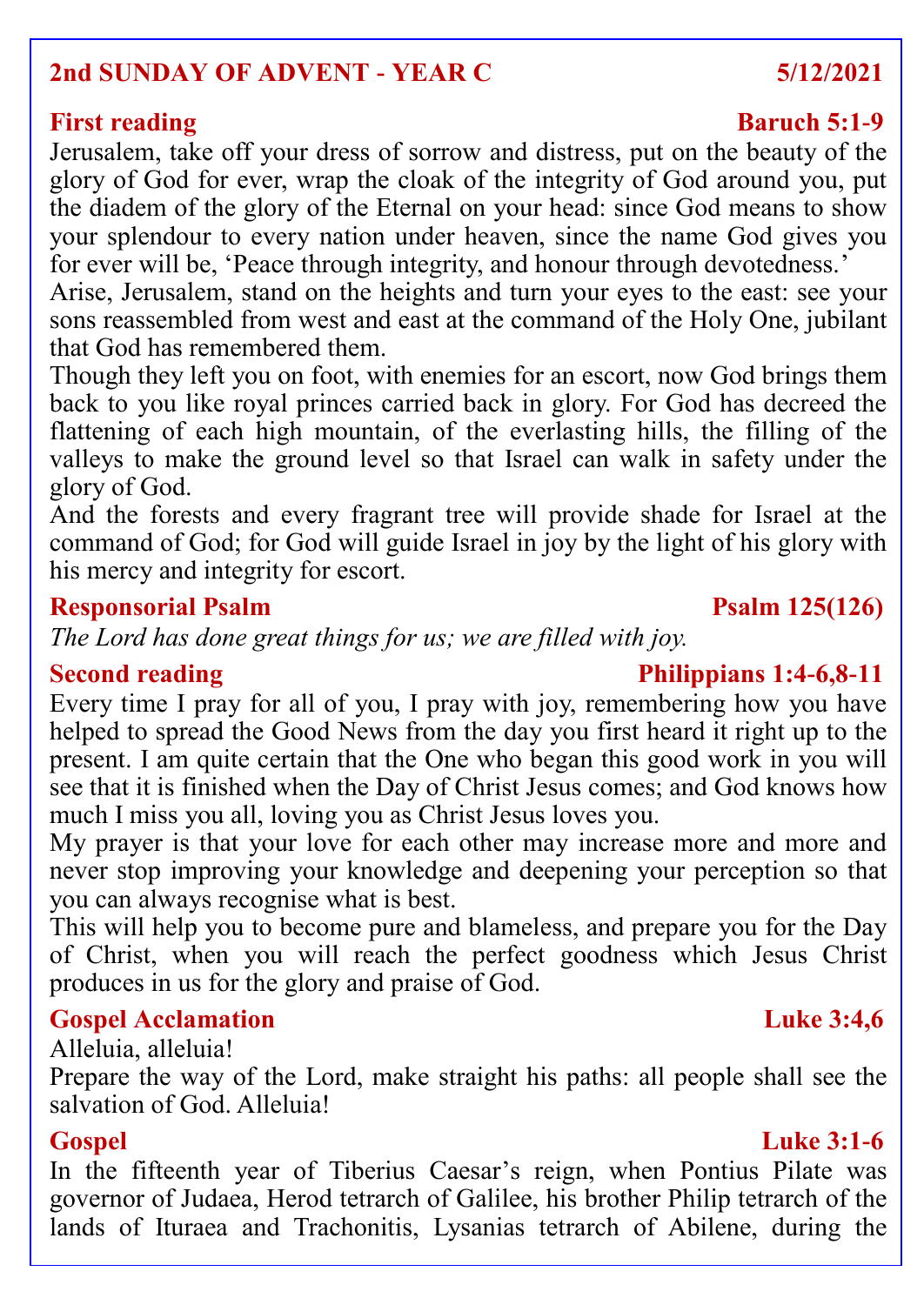pontificate of Annas and Caiaphas the word of God came to John son of Zechariah, in the wilderness. He went through the whole Jordan district proclaiming a baptism of repentance for the forgiveness of sins, as it is written in the book of the sayings of the prophet Isaiah.

A voice cries in the wilderness:

Prepare a way for the Lord, make his paths straight. Every valley will be filled in, every mountain and hill be laid low, winding ways will be straightened and rough roads made smooth. And all mankind shall see the salvation of God. *universalis.com*

## **Prayers of the Faithfull:**

**For our sick,** John Corby, Gary Smith, Mathew Smith, Katerie Byrnes, Wendy Mills, Elise Stevens, Carmel Baker, & Laurie Evans We pray to the Lord. **R.** Lord hear our prayer.

**For our recently departed,** Mary Hickey and those who's anniversaries occur at this time including Douglas Thomson and Fr James Victory.

We pray to the Lord. **R.** Lord hear our prayer.

## **Communion Antiphon Bar 5: 5; 4: 36**

Jerusalem, arise and stand upon the heights, and behold the joy which comes to you from God. *universalis.com*

## **Parish Notices cont...**

## **Parish Register:**

This register will assist Fr Dunne to get to know his new parish. Please email your details, phone, address etc to thurgoonacatholicparish@hotmail.com.

**Our Blessed Mother Statue:** Record your name in the roster in the Church Foyer. Contact Denis Golden for further information.

## **Feast of the Immaculate Conception:**

Next Wednesday (8/12/2021) is the Feast of the Immaculate Conception and the Anniversary of the Parish. There will be Eucharistic Adoration commencing at 12 noon with devotions to the Immaculate Conception in the Church.



**Readers:** Sat: 6.00pm Magdalene Kaur Sun: 9.30am Mark Mannering **Next week:** Sat: 6.00pm Peter Tobin Sun: 9.30am Stefany George **Cleaning Roster:** Sat 11th Dec Mary & Ann Marie

**Financial Report** Cheques payable to IHM Parish Account Direct Debit: BSB640000: Acc. No. 111270902. Include name on transfers. **1st Coll:** \$364.05 **2nd Coll:** \$202.60 **Env:** \$205.00 **Dir Debit:** \$515.00